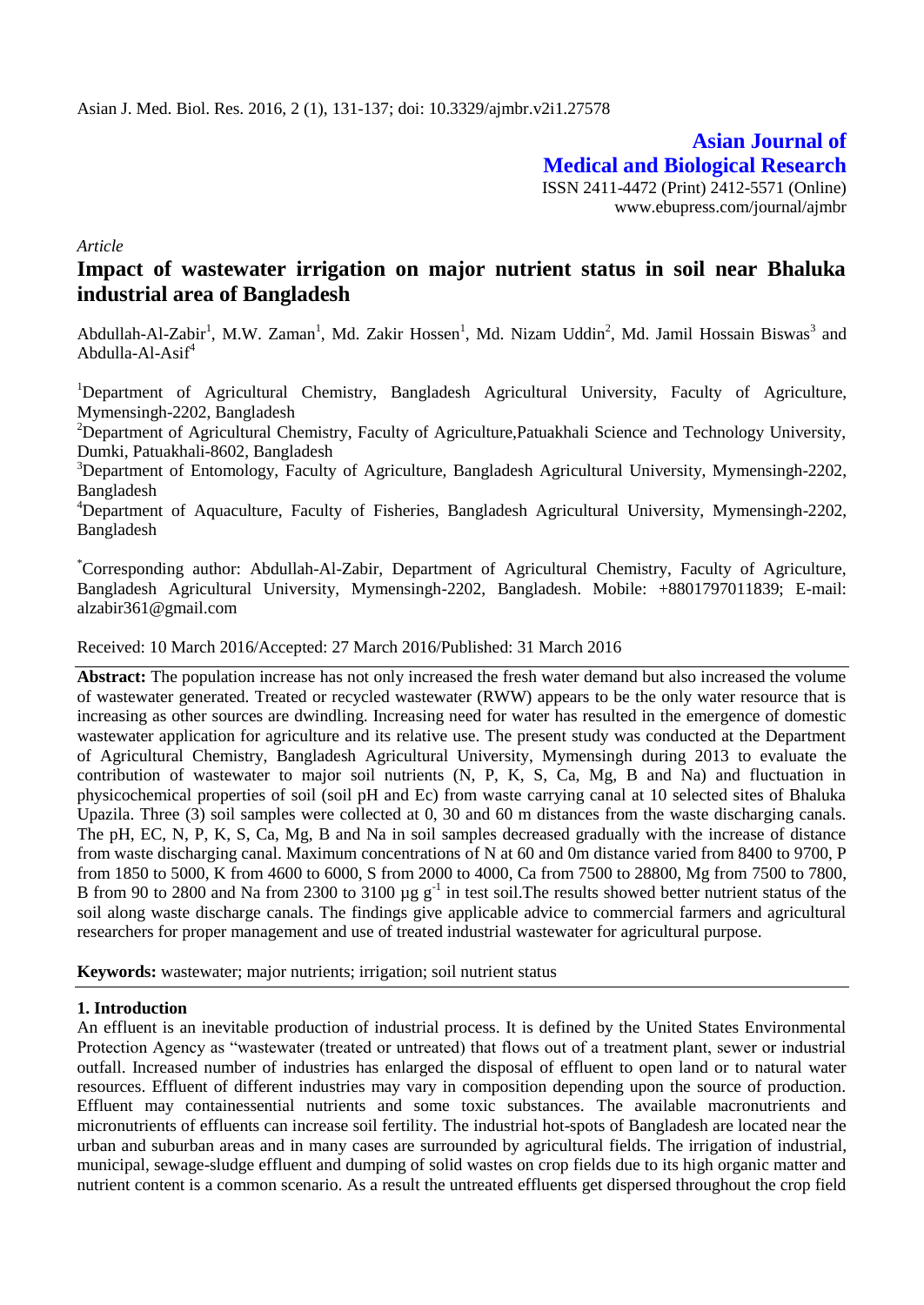and plants are exposed to a pool of toxic metals. Moreover, flooding causes inundation of the cultivated fields with industrial effluents. In rainy season, surface runoff and seepage contribute to the transport of heavy metals over distance along with waste disposals. In many regions of the world, particularly in water-scarce urban and peri-urban areas and where competition for water is high, wastewater is being used for agricultural purposes. While some countries implement agricultural wastewater use practices and guidelines that follow national regulations or international guidelines and safety standards, in many other countries, especially in the developing world, use of wastewater is an unregulated but common practice. The lack of implementation of guidelines and safety standards can lead to an otherwise avoidable aggravation of health risks that could result in significant secondary impacts. With increased industrialization in residential areas, different materials are discharged into effluent water which leads to environment pollution. This concern is of special importance where untreated effluent is applied for longer periods to grow vegetables in urban lands. Such uses are on the increase because the effluent contaminated waste water is a free and good source of organic matter as well as plant food nutrient, variable and cheap option for disposal (Rutkowski, 2006). As a consequence, the use of waste water and other industrial effluents for irrigating agricultural lands is on the rise particularly in peri-urban areas of developing countries. Many industries dispose of effluents via the open and covered routes into the main channels, which also carries domestic water. Farmer's fields near these channels are irrigated with these polluted effluents for raising crops. Water is a vital resource but a severely limited in most countries. Rapid industrial developmental activities and increasing population growth had declined the resources day to day throughout the world. The population increase has not only increased the fresh water demand but also increased the volume of wastewater generated. Therefore, there is an urgent need to conserve and protect fresh water and to use the water of lower quality for irrigation (Al-Rashed and Sherif, 2000). Treated or recycled wastewater (RWW) appears to be the only water resource that is increasing as other sources are dwindling (USEPA, 1992). *Bhaluka* is a newly industrial growing site of Bangladesh, which is highly susceptible to environmental pollution over last decade. There are several types of industrial units including textile, dyeing, pharmaceuticals, leather, cosmetics, aluminum, ceramic, glass, garments, packaging industry and brick fields. The untreated wastes and effluents from these industries are discharged randomly to soils, canals and in the vicinity of the industrial areas. Moreover, the polluted water is irrigated to paddy and vegetable fields. The area also suffers from flooding during rainy season. Consequently the reuse of wastewater for agriculture is highly encouraged (Mohammad and Mazahreh, 2003; Al-Salem, 1996). The reuse of wastewater for agricultural irrigation purposes reduces the amount of water that needs to be extracted from water resource (USEPA, 1992 and Gregory, 2000).It is the potential solution to reduce the freshwater demand for zero water discharge avoiding the pollution load in the receiving sources. It is the necessity of the present era to think about the existing urban wastewater disposal infrastructure, wastewater agriculture practices, quality of water used, the health implications and the level of institutional awareness of wastewater related issued. (Rutkowski, 2006).

#### **2. Materials and Methods**

## **2.1. Sampling procedure, preparation and preservation**

All sampling were done at Bhaluka Upazila (Figure 1) during the month of February and March, 2014. Ten (10) sites near the industrial waste carrying canals were selected to provide satisfactory representation of the entire study area. Surface (0-15 cm) soil samples were collected at 0, 30 and 60 m distances from the waste discharging canals at each site. Each soil sample was air dried, and all clods and crumbs were removed and mixed uniformly. Soils were sieved through a 2-mm sieve to remove coarse particles before sub-sampling for chemical analysis. The final samples were kept in labeled polypropylene containers at ambient temperature before analysis.

# **2.2. Soil reaction (pH) and electrical conductivity (EC)**

Soil pH was determined by using a glass electrode pH meter (WTW pH 522; Germany) as described by Jackson (1973). The electrical conductivity (EC) of collected soil samples were determined electrometrically (soil water ratio was 1:5) by a conductivity meter (WTW LF 521; Germany) as described by Anderson and Ingram (1996).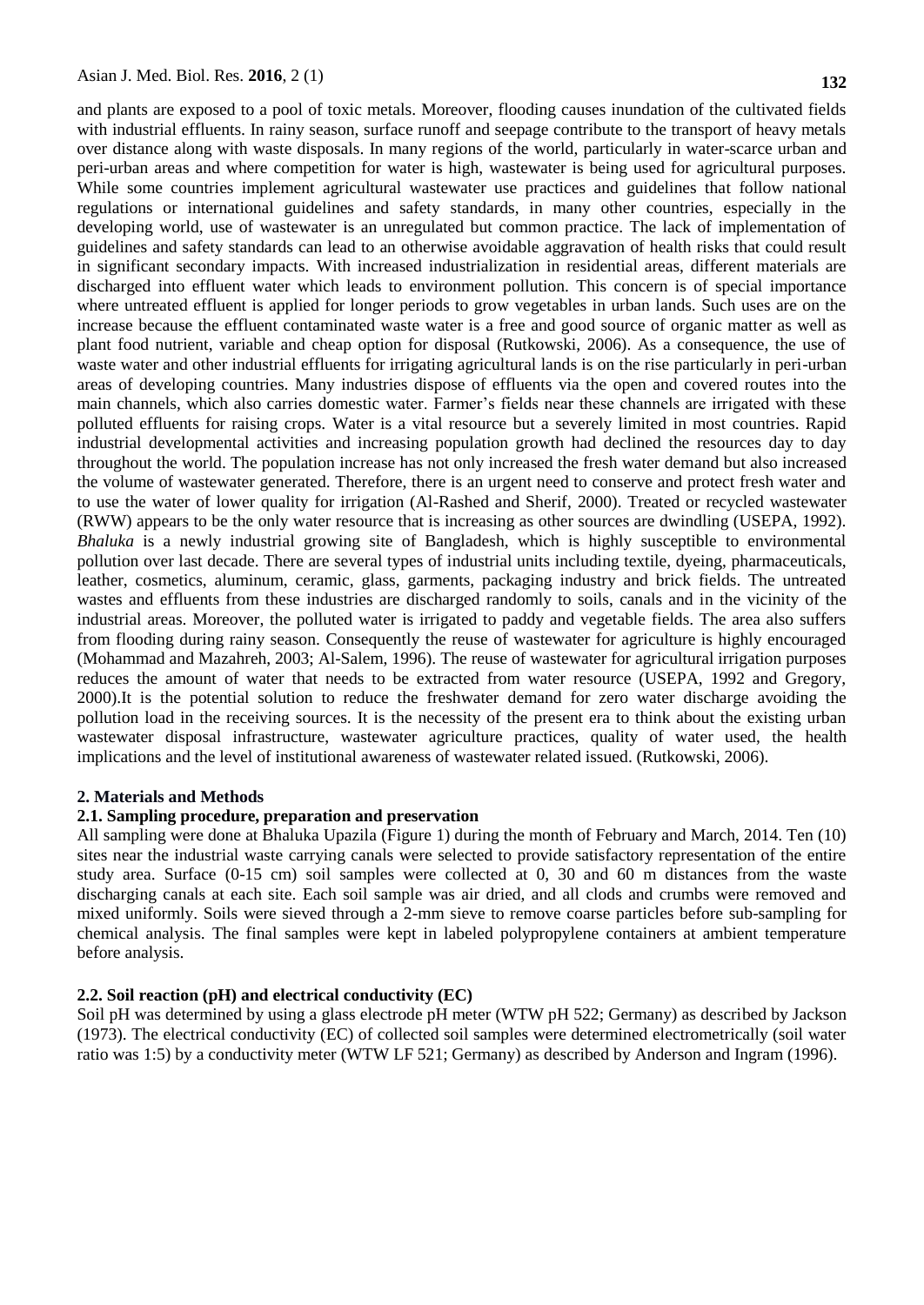

**Figure 1. Map of** *Bhaluka* **showing the sampling sites.**

#### **2.3. Chemical analysis**

Exactly 1 g soil from each sample was taken separately in 250 mL digestion tubes, then 10 ml concentrated  $HNO<sub>3</sub>$  was added to it. The content was kept for 16 hours at room temperature for pre digestion and then heated at 140º C for 150 mins (Tam and Yao, 1999). After that the content was cooled, diluted with deionized water and the volume was made 100 mL. All the samples were filtered through filter paper (Whatman No. 42).Calcium of soil and plant samples was determined from aliquot by complexometric method of titration using 0.01 M Na<sub>2</sub>EDTA (Na<sub>2</sub>H<sub>2</sub>C<sub>10</sub>H<sub>12</sub>O<sub>8</sub>N<sub>2</sub>.2H<sub>2</sub>O) as a chelating agent at pH 12 in presence of calcon indicator (Page *et al.,* 1982). Magnesium was analyzed by complexometric method of titration using 0.01 M Na<sub>2</sub>EDTA  $(Na_2H_2C_{10}H_{12}O_8N_2.2H_2O)$  as complexing agent at  $p^H$  10 in the presence of eriochrome black T (EBT) indicator (Page *et al.,* 1982).Phosphorus of the soil samples was determined colorimetrically using stannous chloride as a reductant, following the procedure stated by Jackson (1973). Phosphorus content of the aliquot was determined by spectrophotometer (Model: TG-60 U) at 660 nm wavelength. Potassium and sodium of soil and plant samples were determined from the aliquot separately with the help of flame emission spectrophotometer (Model: JENWAY-PFP7) at 589 nm and 768 nm for sodium and potassium, respectively suggested by Ghosh *et al.* (1983).Boron was determined by Azomethine-H methodAbsorbance was read at 420 nm following the instructions of Page *et al*. (1982). Nitrogen of the soil and plant samples was determined by Kjeldahl method as described by Bremner (1996).

#### **2.4. Soil sampling sites**

| <b>Sampling</b> | Location         | <b>Sample ID</b> | <b>Distance</b><br>from    | <b>Possible sources of contamination</b>                                        |
|-----------------|------------------|------------------|----------------------------|---------------------------------------------------------------------------------|
| sites           |                  |                  | canal                      |                                                                                 |
| Site-1          | Hawaile          | 1a,1b,1c         | $0 \text{ m}$ , 30 m, 60 m | metallurgical,<br>textile,<br>Glass,<br>composite.<br>garments<br>industry.     |
| Site-2          | Hawaile          | 2a, 2b, 2c       | $0 \text{ m}$ , 30 m, 60 m | Metallurgical, Pharmaceuticals, textile<br>and<br>ceramic<br>industry.          |
| Site-3          | Jamirdia         | 3a,3b,3c         | $0 \text{ m}$ , 30 m, 60 m | disposal,<br>Textile.<br>composite,<br>acid<br>battery<br>electric<br>industry. |
| Site-4          | Jamirdia         | 4a.4b.4c         | $0 \text{ m}$ , 30 m, 60 m | Electric, textile, composite industry.                                          |
| Site-5          | Amtoli           | 5a, 5b, 5c       | $0 \text{ m}$ , 30 m, 60 m | Ceramic, textile, composite and dyeing industry.                                |
| Site-6          | Amtoli           | 6a, 6b, 6c       | $0 \text{ m}$ , 30 m, 60 m | Dyeing, composite industry.                                                     |
| Site-7          | Kharuali         | 7a, 7b, 7c       | $0 \text{ m}$ , 30 m, 60 m | Pharmaceuticals, composite, textile, dyeing industry.                           |
| Site-8          | Kharuali         | 8a, 8b, 8c       | $0 \text{ m}$ , 30 m, 60 m | Pharmaceuticals, composite, textile and dyeing industry.                        |
| Site-9          | <b>Bagrapara</b> | 9a, 9b, 9c       | $0 \text{ m}$ , 30 m, 60 m | Saline, dyeing industry.                                                        |
| Site-10         | Bagrapara        | 10a, 10b, 10c    | $0 \text{ m}$ , 30 m, 60 m | Glass, dyeing, agrochemical, and detergent industry                             |

**Table 1.Information regarding soil sampling sites at** *Bhaluka***Upazilla, Bangladesh.**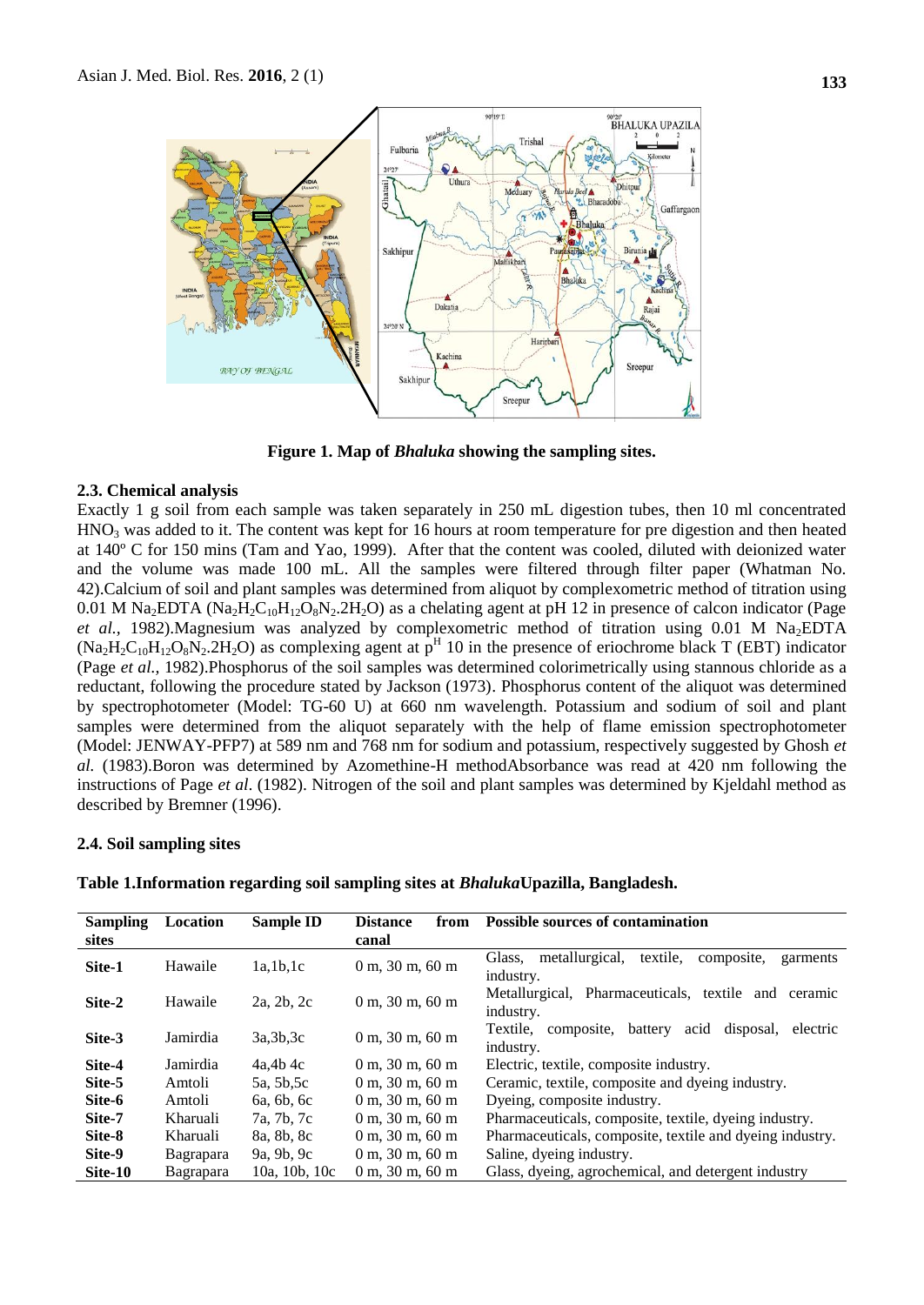#### **2.5. Statistical analysis**

The statistical analyses of the analytical results obtained from the chemical analysis of different soil samples were performed using Excel Statistics version 4.0 and mean differences were made by multiple *t*-test.

## **3. Results and Discussion**

## **3.1. Soil pH**

The pH values of soil samples ranged from 6.91 to 7.97, 5.27 to 7.58 and 5.11 to 7.27 (at 0-15 cm depth) at 0, 30 and 60 m distance from waste canal, respectively (Figure2). The highest (7.97) and lowest (5.11) pH values were recorded at the sites Hawaile (site-1) and Bagrapara (site-9), respectively. Various materials (wastes, effluents, chemicals and salt etc.) discharged from different industries might be responsible for wide range of pH variation. Similar finding was reported by Sumi (2010) who found the pH of soil collected from Gazipur ranging from 6.63 to 7.30.



#### **3.2. Electrical conductivity (EC)**

Like pH values of the collected samples, EC values also decreased with the increase of distance from waste discharging canal. The EC values of collected soil samples ranged from 351 to 1324, 170 to 567 and 149.4 to 447  $\mu$ Scm<sup>-1</sup> at 0, 30 and 60 m distance from waste canal, respectively (Figure 3). The highest EC value (1324 µScm-1 ) was obtained in soil collected at 0 m distance from the waste canal at the site Bagrapara (site-10) which is familiar as industrial waste discharge area. According to Costa *et al.* (2001), high EC value in soil, might be due to huge quantities of salt, solid wastes and effluents of tannery and other industries. In general, EC of soils varied markedly with soil salinity. The high salt affected soils of the study site account for the higher EC.



**Figure 3. Soil Ec levels at different distances.**

# **3.3. Major nutrient status in soil**

## **3.3.1. Nitrogen**

The concentration of N in almost all the soil samples was below the typical concentration (15000 µg  $g^{-1}$ ) sufficient for plant growth as proposed by Epstein, 1965. The minimum and maximum concentration of N in soil samples were 2900 and 9700  $\mu$ g g<sup>-1</sup>, respectively (Figure 4). The mean concentrations of N were 8900, 5200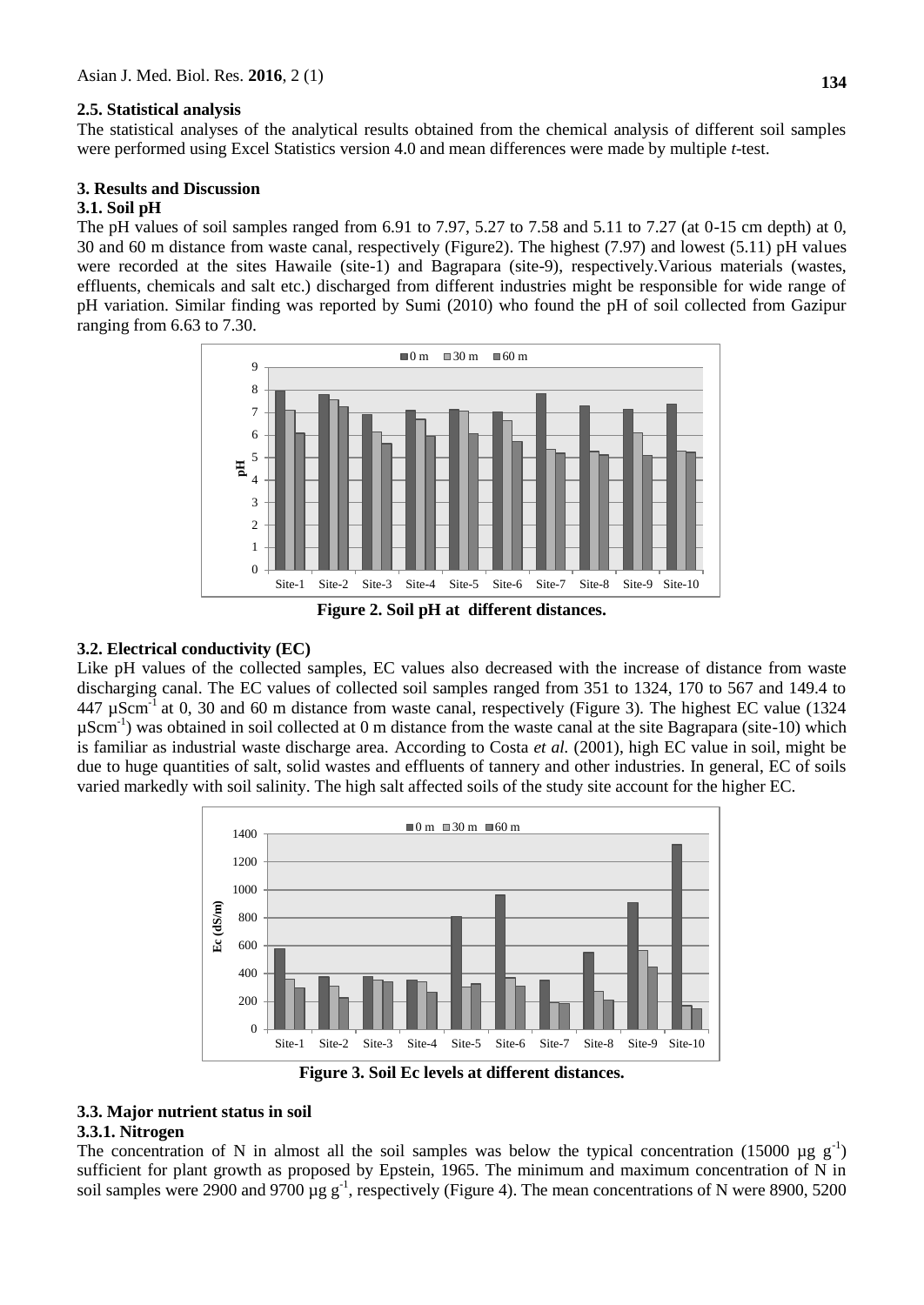and 4900  $\mu$ g g<sup>-1</sup>, respectively at 0, 30 and 60 m distances. 50, 40 and 30% sites at these distances had values greater than the mean. Maximum concentration of N was obtained at Jamirdia (site-4). N content decreased from canal edge to distant places indicating its anthropogenic origin.



**Figure 4. Pattern of N concentration in soil at different distances.**

## **3.3.2. Calcium, Magnesium and Sulphur**

The content of Ca in soil samples collected at 0 m distance from waste canal varied from 7200 to 28800 µg g<sup>-</sup> <sup>1</sup> with an average value of 17700. At 30 and 60 m distances, the Ca content varied from 4000 to 19200 and 1700 to 7500 with mean values of 7800 and 3400  $\mu$ g g<sup>-1</sup>, respectively. About 60% samples at 0 m, 20% at 30 m and 30% at 60 m distance from pollution site had Ca above the mean values and the rest were below the mean. The highest Ca content was observed at Hawaile (site-2).It indicates the anthropogenic load of Ca in the soils of present study area. The high concentration of calcium in soils at the canal side might be due to discharge of industrial wastes to the canal from the industrial area. The concentration of Mg in soil was detected within the range of 3800 to 7800 having a mean value of 4600  $\mu$ g g<sup>-1</sup> at 0 m distance from waste canal. At 30 and 60 m distances from waste canal, Mg concentration varied from 2800 to 7400 and 1700 to 7500 with mean values 3600 and 3400  $\mu$ g g<sup>-1</sup>, respectively. The result showed that 20, 10 and 30% samples at 0, 30 and 60 m distance had values greater than the mean, respectively. Maximum concentration of Mg was found at Bagrapara (site-10). Mg content decreased gradually with the increase of distance from waste canal. The variations in Mg content might also be due to deposition of industrial wastes, origin and nature of parent materials and cultural practices done by the farmers. The concentration of sulphur in soil varied from 600 to 4000, 300 to 2200 and 300 to 2000  $\mu$ g g<sup>-1</sup> at 0, 30 and 60 m distances from waste canal with mean values of 1900, 1100 and 800  $\mu$ g g<sup>-1</sup>, respectively (Figure 5). 40% samples at both 0 and 30 m, 30% samples at 60 m distance from waste canal had values greater than the mean. The highest and lowest amount of S was found at Bagrapara (site-10) and Hawaile (site-2), respectively. All sites showed a gradual decrease in soil S content with the increase of distance from waste canal which indicates the anthropogenic load of S at those sites, preferably from industrial activities. Detergent and agrochemical industries might have been responsible for this S.



**Figure 5. Mean concentration of Ca, Mg and S at 0, 30 and 60 m distances.**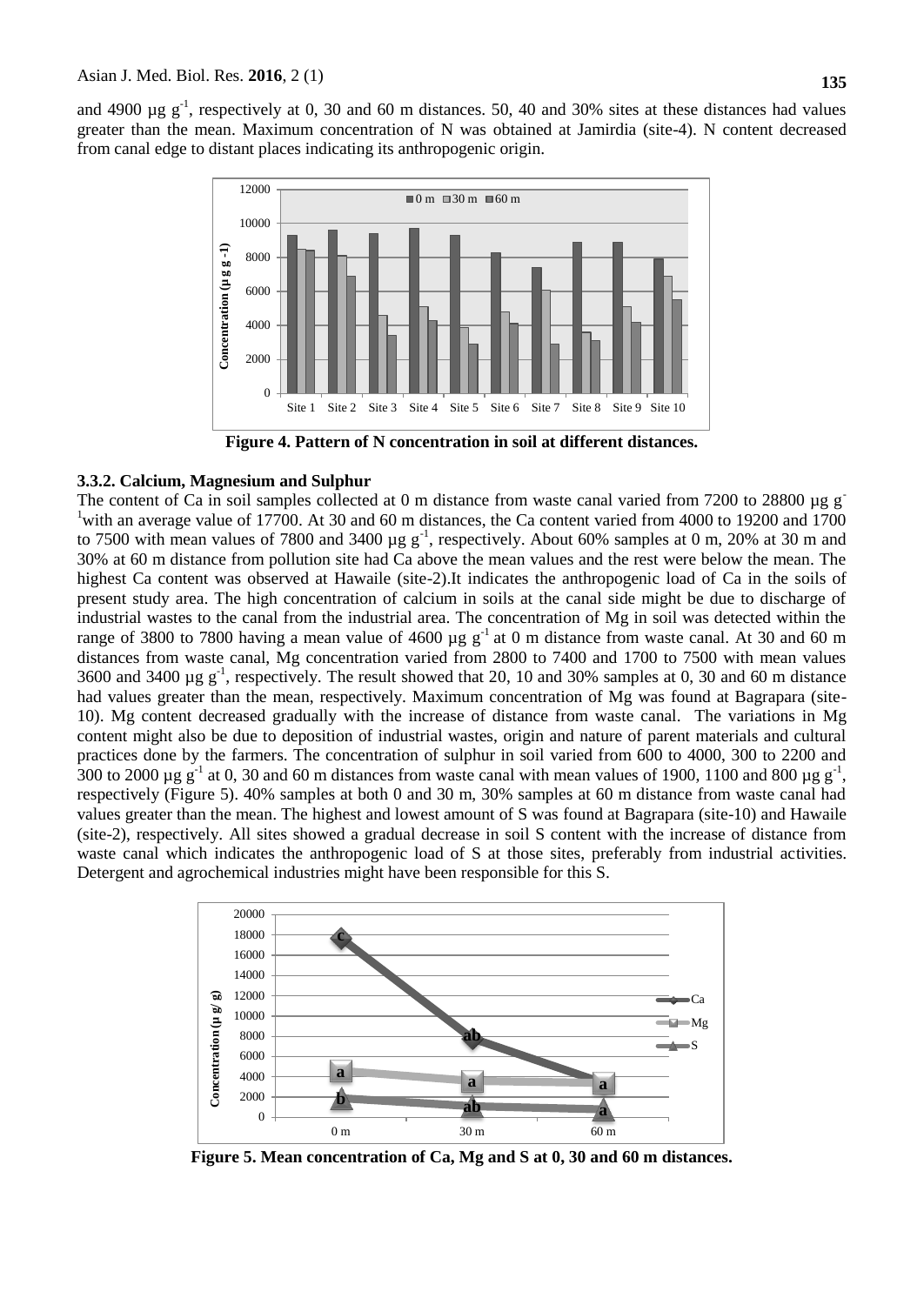#### **3.3.3. Phosphorus, Potassium, Boron and Sodium**

The minimum and maximum phosphorus content in soil was 430 and 5000  $\mu$ g g<sup>-1</sup>, respectively. The mean values of P at 0, 30 and 60 m distances from waste canal were 1330, 1160 and 950  $\mu$ g g<sup>-1</sup>, respectively. The result indicates the industrial origin of P in the soils of the study area. This P might have originated from the glass and fertilizer industry of the study area. The mean K content decreased gradually with the increase of distance from waste carrying canal. This indicates the anthropogenic load of K in the study area. K content in the soil samples ranged from 3000 to 6000, 600 to 5500 and 3000 to 4600  $\mu$ g g<sup>-1</sup> at 0, 30 and 60 m distances, respectively with mean values of 4100, 3800 and 3500  $\mu$ g g<sup>-1</sup>(Figure 6). The concentrations of K at 50, 60 and 30% sites from 0, 30 and 60 m distances, respectively were greater than the mean values. The highest level of K was observed at Hawaile (site-2). The concentration of B was detected within the range of 50 to 2800  $\mu$ g g<sup>-1</sup> having a mean value of  $420\mu g g^{-1}$  at 0 m distance from waste canal. At 30 and 60 m distances, B concentration varied from trace to 120 and trace to 90 with mean values 90 and 70  $\mu$ g g<sup>-1</sup>, respectively. The result showed that 10, 60 and 50% samples at 0, 30 and 60 m distances, respectively had values greater than the mean. Maximum concentration of B was found at the site Kharuali (site-7). B content in soil varied greatly and it crossed the maximum limit for crop production at some sites. High B content in soil may hamper the rice production in the study area. There was a decreasing trend in Na concentration in the soil samples with increasing distance from waste canal. Dissemination of Na to nearby soils may change soil physical and chemical quality. The concentration of Na varied from 1400 to 3100, 1400 to 2300 and 500 to 2300  $\mu$ g g<sup>-1</sup> with a mean value of 2300, 1900 and 1600  $\mu$ g g<sup>-1</sup>, respectively at 0, 30 and 60 m distances from waste canal. Out of 10 sites, 3 sites at the nearest spot, 6 sites at each of 30 and 60 m distances from waste canal had values greater than the mean. The highest concentration of Na was found at Bagrapara (site 9).



**Figure 6. Mean concentration of P, K, B and Na at 0, 30 and 60 m distances.**

#### **4. Conclusions**

Wastewater from the *Bhaluka* industrial area canals can be a source of fertilizer since it contributes N, P, K, S, Ca, Mg and organic matter without negative effects regarding changes in soil pH. However, an additional contribution of nitrogenous fertilizer would be needed to obtain suitable crop growth. It is necessary to be aware that many crops could suffer from the negative effects of wastewater irrigation due to its sodium and boron content. Nonetheless, the benefits of irrigation with wastewater should be kept in mind, including the addition of plant nutrients to rice plants and the conservation of soil health. Additional studies are required to assess the long-term effect of uncontrolled waste disposal in canals near agricultural land and assess the risk for soil contamination by toxic elements like heavy metals, radioactive materials etc. Particular interest should also be paid to reduce soil EC levels for successful crop production.

## **Conflict of interest**

None to declare.

#### **References**

Al-RashedMF and MM Sherif, 2000. Water resources in the GCC countries: an overview. Water Resource. Management, 14 : 59–73.